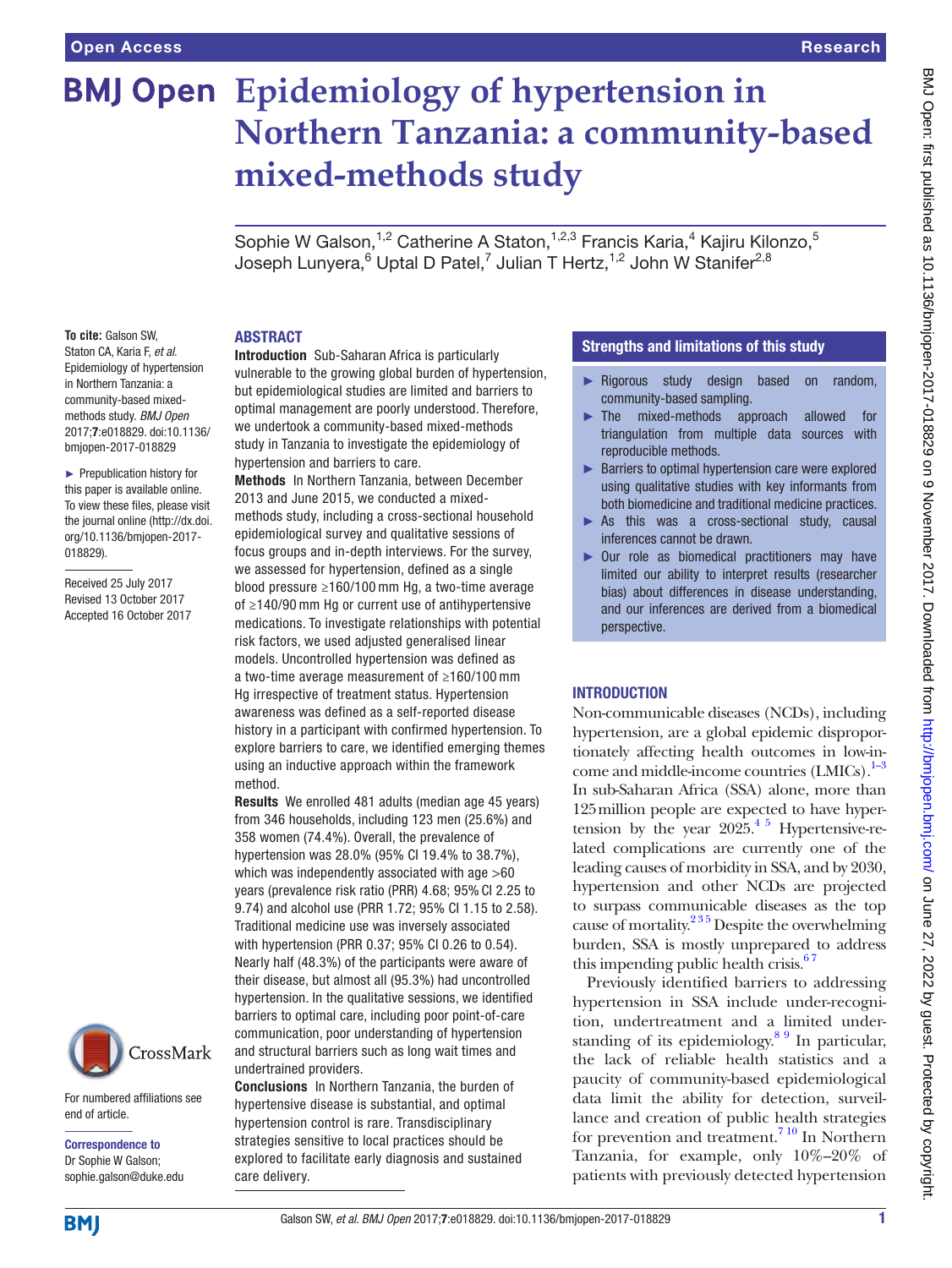are receiving treatment, and only 16% of those on treatment were adequately controlled.<sup>11 12</sup>

Differences in hypertension care are related to several factors beyond healthcare access alone, including limited health literacy, cultural and social barriers and heuristically different health belief models.<sup>[13](#page-8-7)</sup> As such, understanding the epidemiology of hypertension as well as the social and community barriers to optimal care is critical for developing prevention and treatment strategies; however, few such studies have been conducted. Therefore, as part of the Comprehensive Kidney Disease Assessment for Risk Factors, Epidemiology, Knowledge and Attitudes (CKD-AFRiKA) study, we conducted a mixed-methods study in order to characterise the community-based epidemiology of hypertension and barriers to optimal care through exploration of patient-centred and community-centred perspectives.<sup>[14 15](#page-8-8)</sup>

#### **METHODS** Ethics statement

The study protocol was approved by the Duke University Institutional Review Board (no Pro00040784), the Kilimanjaro Christian Medical College Ethics Committee (EC no 502) and the National Institute for Medical Research in Tanzania. Written informed consent (by signature or thumbprint) was obtained from all participants, and all participants with abnormal findings received counselling, educational pamphlets and reimbursement with referral for follow-up. All participants were reimbursed between TZS1500 and TZS12 000 (approximately US\$0.75–US\$5.00) depending on their distance of travel.

#### Study setting

We conducted a mixed-methods study between December 2013 and June 2015 in the Kilimanjaro Region of Tanzania. The adult regional population is greater than 900000 people, and it has a female majority  $(58\%)$ .<sup>16</sup> Almost  $35\%$ of the adult population lives in an urban setting, which is comparable to national estimates, and the HIV prevalence is  $3\% - 5\%$ .<sup>16 17</sup> The unemployment rate is 19%, and most people have only a primary education  $(77\%)$ .<sup>18</sup> The median age, average household size and occupation distribution are similar to national estimates.<sup>16–18</sup> The largest ethnic group is the Chagga tribe, and Swahili is the major language. $16$  The region comprises seven districts; our study was conducted in the Moshi Urban and Moshi Rural districts, which were selected based on their representative populations and proximity to our research infrastructure.<sup>16</sup>

#### Quantitative sampling and data collection

Detailed sampling methods for the CKD-AFRiKA study have been previously reported.<sup>14 15 19</sup> In brief, a threestage cluster probability sampling method, stratified by urban and rural settings, was used to randomly select neighbourhoods based on probability proportional to size. Within each selected neighbourhood, a cluster

site was determined using geographic points randomly generated by Arc Global Information Systems, V.10.2.2 (Environmental Systems Research Institute, Redlands, California, USA). From the cluster site, households were then randomly chosen based on both a coin-flip and die-rolling technique according to our established protocol.<sup>[14](#page-8-8)</sup>

All non-pregnant, community-dwelling adults (age ≥18 years) from the selected households were recruited into the study. The sample size was designed to estimate the prevalence of chronic kidney disease with a precision of 5% when accounting for the cluster-design effect. To reduce non-response rates, a minimum of two additional visits were attempted during off-hours (evenings and weekends) as well as multiple phone calls using mobile phone numbers.

All data were collected using trained, local surveyors. Each participant completed a demographic and medical history survey, which included self-reported history of diabetes, hypertension, HIV, kidney disease and heart disease (coronary, structural or heart failure). If participants were receiving biomedical treatment in the form of medical therapy, specific drug information was collected. Women additionally gave a self-reported history for pregnancy or menstruation. Awareness was defined as giving a self-reported history of hypertension and subsequently testing positive for hypertension in our screening process.

Anthropometric data (including height, weight and body mass index (BMI)) were recorded for each participant. Normal weight was defined as a BMI of 20 to  $24.9 \text{ kg/m}^2$ . Overweight was defined as a BMI ≥25 kg/ m<sup>2</sup>, and obesity was defined as a BMI ≥30 kg/m<sup>2</sup>. We measured blood pressure using the automated Omron HEM-712 sphygmomanometer (Omron Healthcare, Bannockburn, Illinois, USA) that has an adjustable cuff size. The machine was calibrated monthly during data collection. All participants were seated in an erect position with feet flat on the floor for a minimum of 5min before measurements. Two measurements separated by >5min were then performed. Hypertension was defined as a single blood pressure measurement of greater than 160/100mm Hg, a two-time average measurement of greater than 140/90mm Hg or current self-reported use of antihypertensive medications. Uncontrolled hypertension was defined as a two-time average measurement of greater than 160/100mm Hg irrespective of treatment status. Tobacco use and alcohol use were defined as self-reported current ongoing use, former use or never used.

#### Qualitative data collection

To explore patient-centred and community-centred perspectives related to barriers in optimal hypertension care, we conducted focus group discussions (FGDs) and in-depth interviews in a central, easily accessible location. These sessions have been described previously.<sup>20</sup> In brief, we conducted FGDs and in-depth interviews with key informants from the community including well adults from the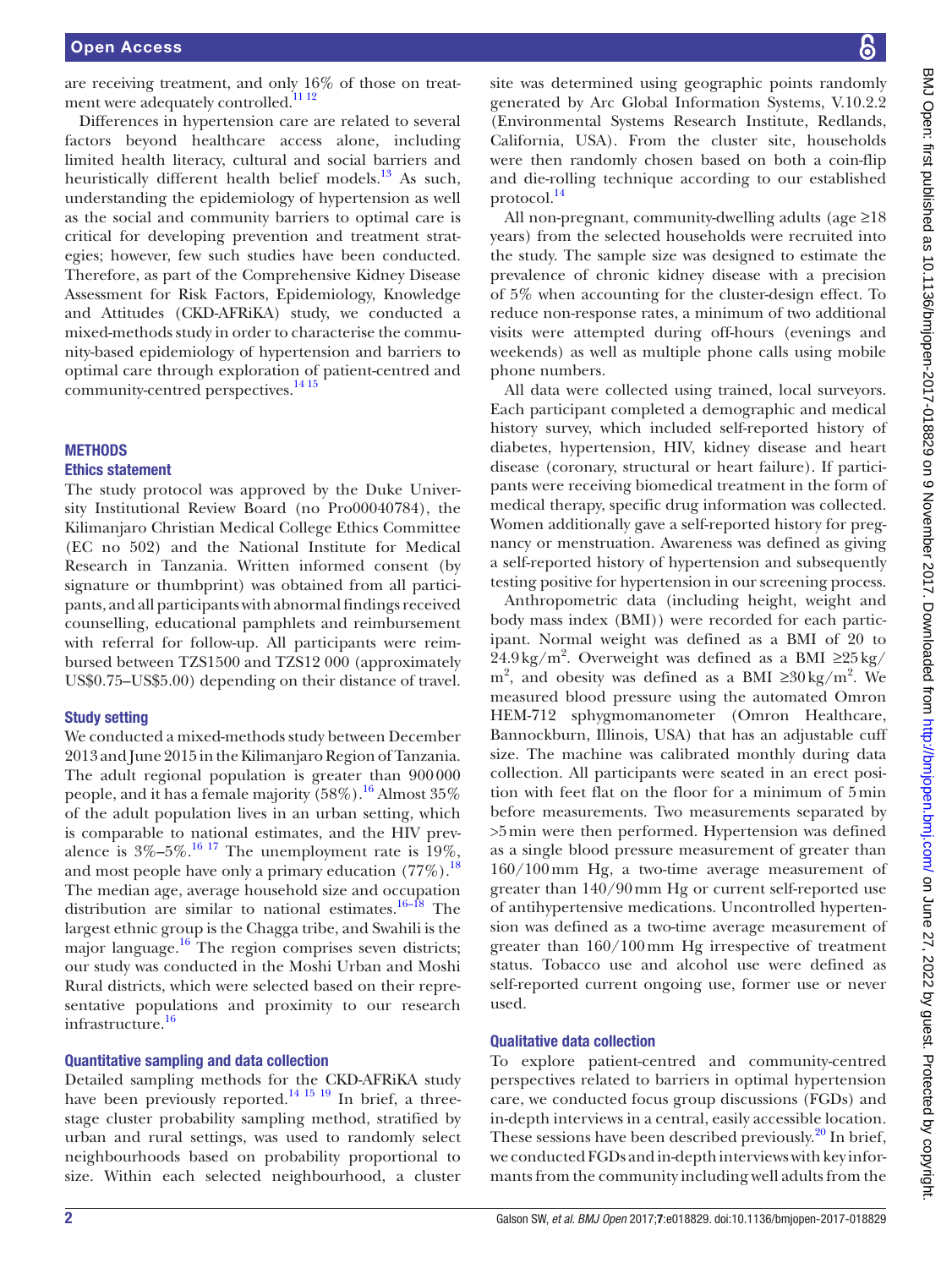general population, chronically ill adults receiving care at the hospital medicine clinics, adults receiving care from traditional healers and adults purchasing traditional medicines from herbal vendors, traditional healers and medical doctors. Purposive sampling was used to recruit the key informants. We targeted men and women of all ages from urban and rural settings with different education levels and ethnicities. FGDs were held in a rented office space in Moshi Urban that was well-known and easily accessible to local residents and ensured privacy. Each FGD lasted between 4 and 6hours including breaks. In-depth interviews were conducted at the same office space with the exception of the traditional healers and herbal vendors who were interviewed at their places of work; these sessions lasted 1 to 2hours. All sessions were semi-structured, open-ended and probing. The discussion guide was initially written in English and then translated to Swahili by an independent team. All sessions were moderated by a native, local member of our team (FK). All sessions were audio-recorded, and two note-takers transcribed and independently translated each session. A moderator then reviewed the transcripts to ensure accuracy. Debriefings were held after each session, and team meetings were again held following translation.

#### Quantitative data analysis

The mean and SD or median and IQR were reported for continuous variables. Prevalence estimates were sample-balanced using age and gender weights based on the 2012 urban and rural district-level census data. We used a  $X^2$  test or Fisher's exact test to compare differences between groups. All p values are two-sided at a 0.05 significance level. Quantitative data were analysed using STATA V.14 (STATA).

A secondary aim of the analysis was to explore associations between hypertension and potential risk factors related to lifestyle. Crude and adjusted prevalence risk ratios (PRRs) were estimated using generalised linear models with a log link, and we used Taylor Series linearisation to account for the design effect on variance due to cluster sampling. Separate univariable and multivariable models were fitted to hypertension status for each lifestyle-related variable including alcohol use, tobacco use, traditional medicine use, living in an urban environment and overweight/obesity status. Models were adjusted for confounding factors potentially associated with hypertension and each potential risk factor, including age, gender and ethnicity. We did not include education or occupation in our models due to a priori assumptions about their potential upstream causal association with lifestyle-related risk factors.

All quantitative data were collected on paper and then electronically entered into and managed using REDCap electronic data capture tools hosted at Duke University.<sup>21</sup> All data were verified after electronic data entry by an independent reviewer to ensure accuracy.

## Qualitative data analysis

We conducted a thematic analysis of the qualitative data by applying an inductive approach to the framework method. $^{22}$  The approach was based, in part, on our previously developed model which explored determinants of traditional medicine use and biomedical healthcare utilisation among individuals in Kilimanjaro with NCDs, including hypertension.<sup>20</sup> After data reduction, we performed open-coding of all transcripts. We used a 'cultural insider' (emic) and a 'cultural outsider' (etic) to independently code the data. The cultural insider was a native researcher living in the region (FK), and the cultural outsider was a researcher foreign to the region (JS). Comparisons were made between each code set, and areas of disagreement were discussed and resolved by revisiting the data. This approach allowed us to explore concepts that otherwise may have been overlooked or misinterpreted by either researcher individually. The qualitative coding, analytic memos and corresponding matrices were stored and analysed using NViVO V.10.0 (QRS International, Melbourne, Australia). The codes were grouped together into categories, and we used a coding index to formulate connections and explore relationships.

#### **RESULTS**

#### Study populations

We enrolled 481 adults into the quantitative study [\(table](#page-3-0) 1). The median age was 45.0 years (IQR 35–59). The majority of participants were women (n=358; 74%), lived in an urban location (n=370; 77%), ethnically Chagga (n=288;  $60\%$ ) and only had a primary school education (n=349; 73%). The most common occupation among participants was farming or daily wage work (n=199; 41%). Many participants reported ongoing use of alcohol (n=198; 41%) and traditional medicine use over the previous year  $(n=272; 57\%)$ , with the most commonly reported frequency of traditional medicine use at 1–5 times (31.0%) per year. Among participants currently using prescribed biomedicines (n=70), the proportion of participants reporting traditional medicine use was more substantial, with 69% (n=48) reporting traditional medicine use over the previous year.

The household non-response rate was 15.0%, and the individual non-response rate was 20.6%. Compared with the regional population,<sup>16</sup> men  $(P<0.001)$  and young adults 18–39 years (P=0.001) were more likely to be non-responders in our study, and the proportion of participants with a secondary or postsecondary education (22%) was higher than the regional average (15%) (P=0.02). We observed no significant differences in occupation between the responders and non-responders  $(P=0.64)$ .

In the qualitative study, we conducted 5 FGDs and 11 in-depth interviews [\(table](#page-4-0) 2). FGDs and in-depth interviews included even numbers of men (n=35; 50%)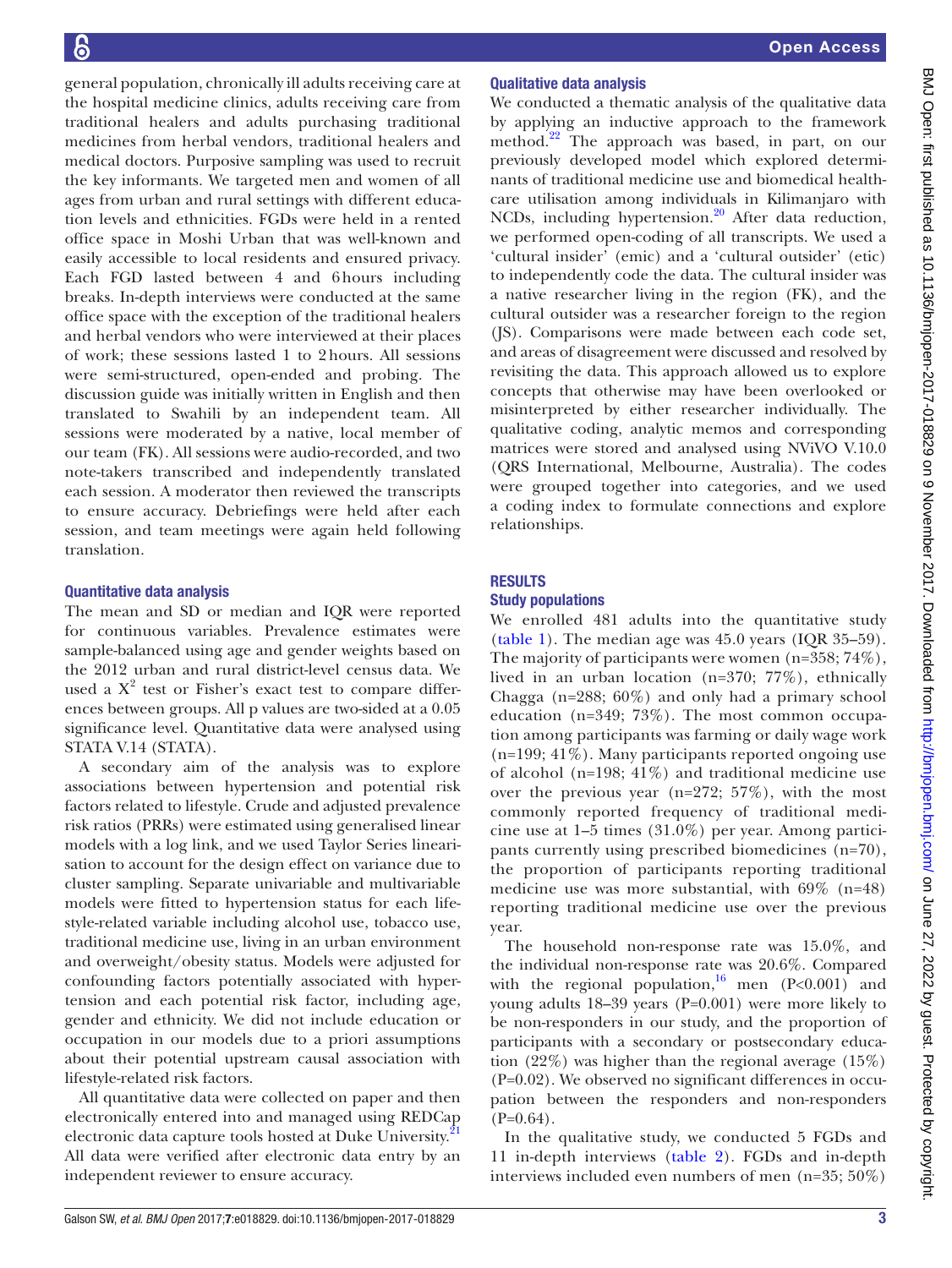<span id="page-3-0"></span>

| Variable (n, %)               | <b>Total</b><br>$(n=481)$ | Normotensive (n=332) | <b>Hypertensive</b><br>$(n=149)$ | P value |
|-------------------------------|---------------------------|----------------------|----------------------------------|---------|
| Gender                        |                           |                      |                                  | 0.12    |
| Male                          | 123 (25.6%)               | 78 (23.5%)           | 45 (30.2%)                       |         |
| Female                        | 358 (74.4%)               | 254 (76.5%)          | 104 (69.8%)                      |         |
| Age                           |                           |                      |                                  | < 0.01  |
| 18-39 years                   | 172 (35.8%)               | 152 (45.8%)          | 20 (13.4%)                       |         |
| 40-59 years                   | 191 (39.7%)               | 132 (39.8%)          | 59 (39.6%)                       |         |
| $60+$ years                   | 118 (24.5%)               | 48 (14.5%)           | 70 (47.0%)                       |         |
| Ethnicity                     |                           |                      |                                  | 0.40    |
| Chagga                        | 288 (59.9%)               | 193 (58.1%)          | 95 (63.7%)                       |         |
| Pare                          | 66 (13.7%)                | 51 (15.4%)           | 15 (10.1%)                       |         |
| Sambaa                        | 27 (5.6%)                 | 20 (6.0%)            | 7(4.7%)                          |         |
| Other*                        | 100 (20.8%)               | 68 (20.5%)           | 32 (21.5%)                       |         |
| Education                     |                           |                      |                                  | < 0.01  |
| None                          | 31 (6.4%)                 | 11 (3.31%)           | 20 (13.4%)                       |         |
| Primary                       | 349 (72.6%)               | 246 (74.1%)          | 103 (69.1%)                      |         |
| Secondary                     | 74 (15.4%)                | 54 (16.3%)           | 20 (13.4%)                       |         |
| Postsecondary                 | 27 (5.6%)                 | 21 (6.3%)            | 6 (4.03%)                        |         |
| Occupation                    |                           |                      |                                  | < 0.01  |
| Unemployed†                   | 74 (15.4%)                | 55 (16.6%)           | 19 (12.8%)                       |         |
| Farmer/wage earner            | 199 (41.4%)               | 135 (40.7%)          | 64 (43.0%)                       |         |
| Small business/vendors        | 158 (32.8%)               | 121 (36.5%)          | 37 (24.8%)                       |         |
| Professional‡                 | 50 (10.4%)                | 21 (6.3%)            | 29 (19.5%)                       |         |
| Lifestyle practices           |                           |                      |                                  |         |
| Ongoing tobacco use           | 50 (10.4%)                | 34 (10.2%)           | 16 (10.7%)                       | 0.87    |
| Ongoing alcohol use           | 198 (41.2%)               | 121 (36.4%)          | 77 (51.7%)                       | 0.02    |
| Traditional medicine use      | 272 (56.6%)               | 196 (59.0%)          | 76 (51.0%)                       | 0.10    |
| Self-reported medical history |                           |                      |                                  |         |
| <b>Diabetes</b>               | 61 (12.7%)                | 29 (8.7%)            | 32 (21.5%)                       | < 0.01  |
| Hypertension                  | 134 (28.0%)               | 62 (18.8%)           | 72 (48.3%)                       | < 0.01  |
| <b>Stroke</b>                 | 8(1.7%)                   | $2(0.6\%)$           | $6(4.0\%)$                       | 0.01    |
| Heart disease§                | 18 (3.7%)                 | 7(2.1%)              | 7(4.7%)                          | 0.08    |
| Kidney disease                | 14 (2.9%)                 | 10 (3.0%)            | 4(2.7%)                          | 0.84    |

†Includes housewives and students

‡Professional includes any salaried position (eg, nurse, teacher, government employee, etc) and retired persons

§Heart Disease includes coronary disease, heart failure, or structural diseases

and women (n=35; 50%) and had an age range of 18 to 74 years. Most participants were of the Chagga ethnic group (n=37; 53%) and were Roman Catholic (n=29; 41%), but Islamic (n=11; 16%), Lutheran (n=17; 24%) and Christian Evangelical (n=11; 16%) were also represented as well as 13 different tribal ethnicities. Education levels varied from none  $(n=2; 3\%)$  to university level (n=13; 19%), but the majority had only completed a primary education (n=38; 54%). Most participants were from urban residences (n=55; 79%).

#### Burden of hypertension

The prevalence of hypertension was 28% (95% CI  $19.4\%$  to  $38.7\%$ ). The design effect of the cluster sampling was 2.34, with a neighbourhood-level Intracluster Correlation Coefficient (ICC) coefficient of 0.075. Mean systolic blood pressure was 129.5 mm Hg (SD 24.3), mean diastolic blood pressure was 77.6 mm Hg (SD 12.2) and the median age was 58 years (IQR 45–65). The prevalence of hypertension was 59.3% (95% CI 50.1% to 67.9%) in participants ≥60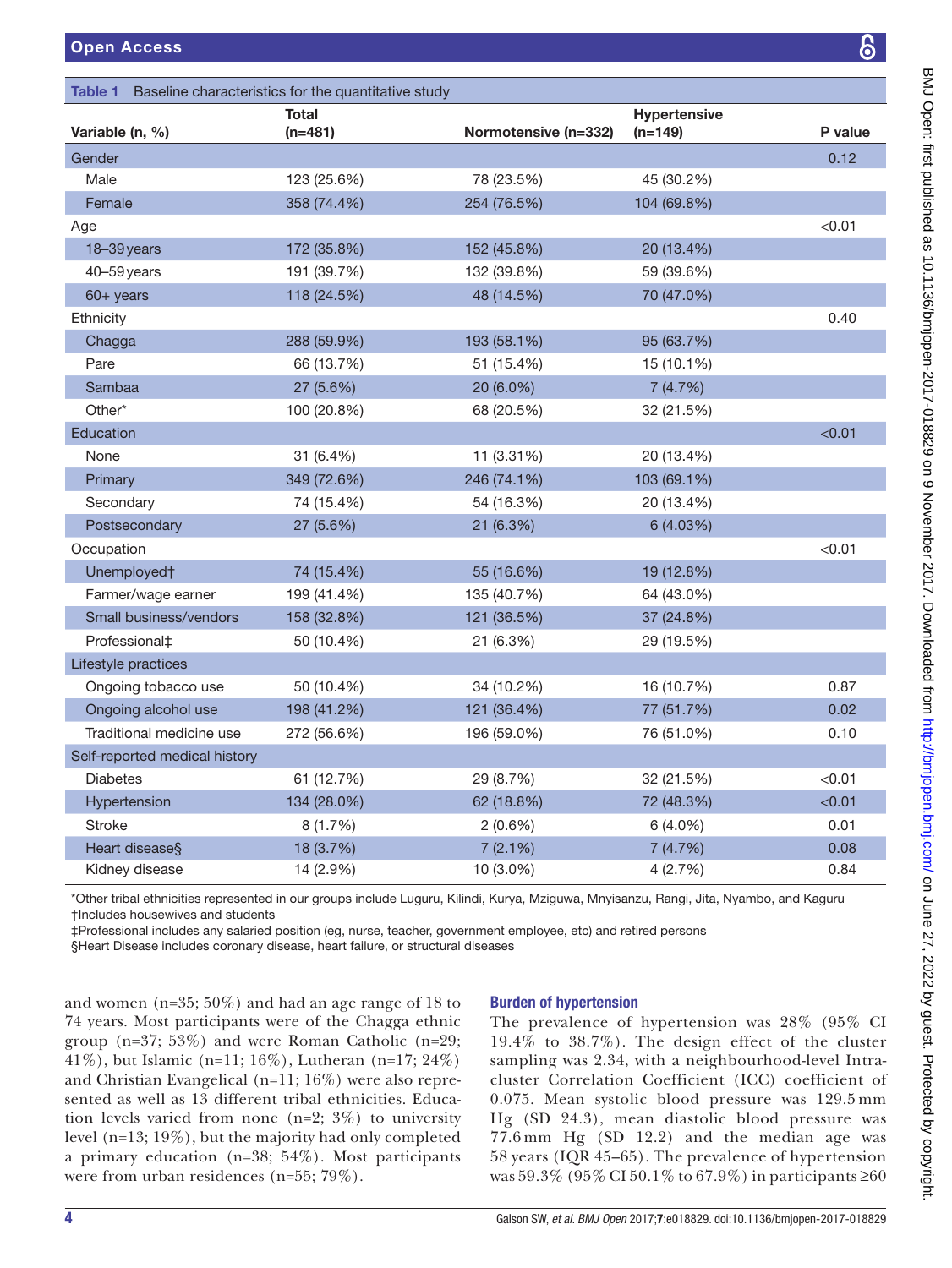<span id="page-4-0"></span>

| Baseline characteristics for the qualitative study<br>Table 2 |                        |                              |                           |                       |                                |                                     |
|---------------------------------------------------------------|------------------------|------------------------------|---------------------------|-----------------------|--------------------------------|-------------------------------------|
|                                                               | FGD1                   | FGD <sub>2</sub>             | FGD <sub>3</sub>          | FGD4                  | FGD5                           | In-depth<br>interviews              |
| <b>Study</b><br>population                                    | <b>Clinic patients</b> | <b>General</b><br>population | <b>Clinic</b><br>patients | General<br>population | <b>Medical doctors vendors</b> | <b>Patients from</b><br>healers and |
| Participants (N)                                              | 15                     | 12                           | 16                        | 12                    | $\overline{4}$                 | 11                                  |
| Gender                                                        |                        |                              |                           |                       |                                |                                     |
| Male                                                          | $0(0\%)$               | $0(0\%)$                     | 16 (100%)                 | 12 (100%)             | 2(50%)                         | 5(45%)                              |
| Female                                                        | 15 (100%)              | 12 (100%)                    | $0(0\%)$                  | $0(0\%)$              | 2(50%)                         | 6 (55%)                             |
| Age range<br>(years)                                          | $25 - 61$              | $26 - 65$                    | $18 - 70$                 | $18 - 74$             | $30 - 36$                      | $19 - 60$                           |
| Ethnicity                                                     |                        |                              |                           |                       |                                |                                     |
| Chagga                                                        | 11 (73%)               | 9(75%)                       | 11 (69%)                  | 4 (33%)               | 2(50%)                         | 2(18%)                              |
| Pare                                                          | 2(13%)                 | 2(17%)                       | 2(13%)                    | 5 (42%)               | 0                              | 0                                   |
| Maasai                                                        | $\overline{0}$         | $\mathbf 0$                  | $\overline{0}$            | $\mathbf{0}$          | 0                              | 4 (36%)                             |
| Sambaa                                                        | 1(7%)                  | 1(8%)                        | 1(6%)                     | 0                     | 0                              | 3(27%)                              |
| Other*                                                        | 1(7%)                  | $\mathbf 0$                  | 2(13%)                    | 3(25%)                | 2(50%)                         | 2(18%)                              |
| Education                                                     |                        |                              |                           |                       |                                |                                     |
| None                                                          | $\pmb{0}$              | $\pmb{0}$                    | $\pmb{0}$                 | $\pmb{0}$             | $\mathbf 0$                    | 2(18%)                              |
| Primary                                                       | 11 (73%)               | 10 (83%)                     | 10 (63%)                  | 3(25%)                | 0                              | 4 (36%)                             |
| Secondary                                                     | 3(20%)                 | 2(17%)                       | 5(31%)                    | 6 (50%)               | $\mathbf 0$                    | 1(9%)                               |
| University                                                    | 1(7%)                  | 0                            | 1(6%)                     | 3(25%)                | 4 (100%)                       | 4 (36%)                             |
| Occupation                                                    |                        |                              |                           |                       |                                |                                     |
| Unemployed <sup>+</sup>                                       | 2(13%)                 | 4 (33%)                      | 0                         | 1(8%)                 | 0                              | 3(27%)                              |
| <b>Student</b>                                                | $\mathbf{0}$           | $\overline{0}$               | 4 (25%)                   | 5 (42%)               | $\mathbf 0$                    | $\overline{0}$                      |
| Farmer/wage<br>earner                                         | 4 (27%)                | 3(25%)                       | $8(50\%)$                 | 3(25%)                | 0                              | 5 (45%)                             |
| Small business 3 (20%)                                        |                        | 2(17%)                       | 3(19%)                    | 2(17%)                | $\overline{0}$                 | 1(9%)                               |
| Professional‡                                                 | 4 (27%)                | 3(25%)                       | 1(6%)                     | 1(8%)                 | 4 (100%)                       | 2(18%)                              |
| Religion                                                      |                        |                              |                           |                       |                                |                                     |
| Roman<br>Catholic                                             | 5 (33%)                | 5 (42%)                      | 8 (50%)                   | 1(8%)                 | 3(75%)                         | 7 (64%)                             |
| Lutheran                                                      | 6 (40%)                | 4 (33%)                      | 4 (25%)                   | 2(17%)                | $\pmb{0}$                      | 1(9%)                               |
| Christian<br>Evangelical                                      | 1(7%)                  | 1(8%)                        | 2(13%)                    | 5 (42%)               | 1(25%)                         | 1(9%)                               |
| Christian<br>(other)                                          | 2(13%)                 | $\overline{0}$               | 0                         | $\pmb{0}$             | $\pmb{0}$                      | $\mathsf{O}\xspace$                 |
| Islam                                                         | 1(7%)                  | 2(17%)                       | 2(13%)                    | 4 (33%)               | $\boldsymbol{0}$               | 2(18%)                              |
| Residence                                                     |                        |                              |                           |                       |                                |                                     |
| Urban                                                         | 9(60%)                 | 11 (92%)                     | 10 (83%)                  | 12 (100%)             | 4 (100%)                       | 9(82%)                              |
| Rural                                                         | 6 (40%)                | 1(8%)                        | 2(17%)                    | $0(0\%)$              | $0(0\%)$                       | 2(18%)                              |

\*Other tribal ethnicities represented in our groups include Luguru, Kilindi, Kurya, Mziguwa, Mnyisanzu, Rangi, Jita, Nyambo, and Kaguru †Includes housewives and students

‡Professional includes any salaried position (eg, nurse, teacher, government employee, etc) and retired persons

FGD, focus group discussion.

years old. Comparatively, prevalence was 30.9% (95% CI 24.7% to 37.9%) in the 40–59 age group and 11.6% (95% CI 7.6% to 17.4%) in the under 40 age group. The median BMI of individuals with hypertension was

 $27.4 \text{ kg/m}^2$  (IQR 24-30). Participants with hypertension were more likely to be men, older, report ongoing alcohol use, live in an urban environment, have less education and be employed as professionals (P<0.05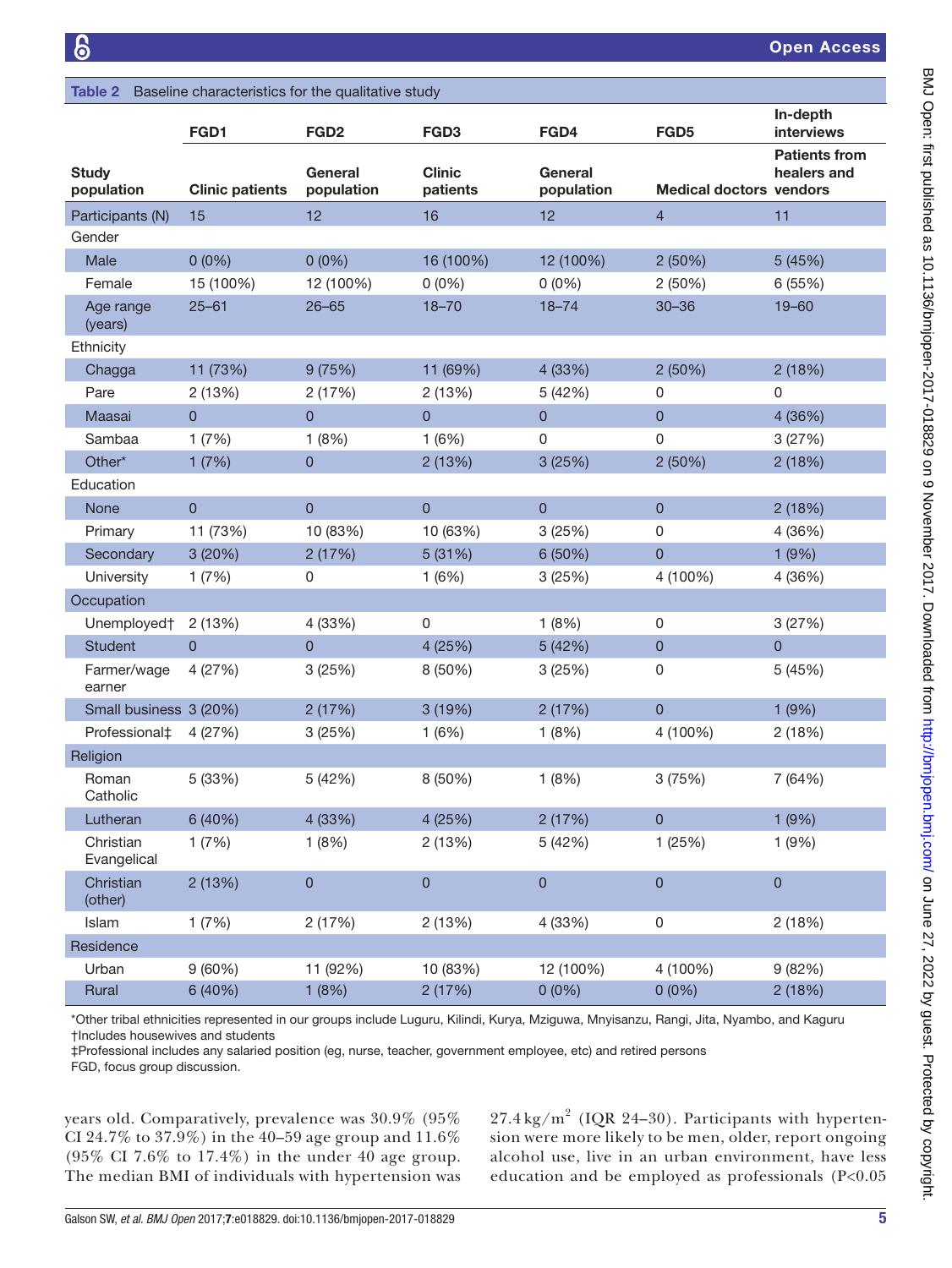

<span id="page-5-0"></span>Figure 1 Reported reasons for using traditional medicines among participants with hypertension.

for all) ([table](#page-3-0) 1). The proportion of reported traditional medicine use among participants with hypertension was 39.3% (95% CI 30.3% to 49.1%), and the most common reasons reported for using traditional medicines were to treat daily symptomatic ailments (45%) and for treatment of chronic diseases (10%), including hypertension ([figure](#page-5-0) 1).

Crude and adjusted PRRs for the relation between lifestyle-related factors and hypertension are reported in [table](#page-5-1) 3. In crude models, traditional medicine use was inversely associated with hypertension prevalence (PRR 0.60; 95%CI 0.41 to 0.87), and alcohol use was significantly associated with higher prevalence of hypertension (PRR 2.29; 95% CI 1.26 to 4.15). These associations remained significant even after adjustment for age,

<span id="page-5-1"></span>Table 3 Associations between lifestyle factors and hypertension; Comprehensive Kidney Disease Assessment for Risk Factors, Epidemiology, Knowledge and Attitudes, 2015

|                             | Prevalence risk ratios (95% CI) |                       |  |
|-----------------------------|---------------------------------|-----------------------|--|
| <b>Variables</b>            | <b>Unadjusted</b>               | Adjusted*             |  |
| Ongoing tobacco<br>use      | 1.25 (0.75 to 2.10)             | $0.68$ (0.41 to 1.14) |  |
| Traditional<br>medicine use | $0.60$ (0.41 to 0.87)           | $0.37$ (0.26 to 0.54) |  |
| Ongoing alcohol<br>use      | 2.29 (1.26 to 4.15)             | 1.72 (1.15 to 2.58)   |  |
| Overweight/obese            | 1.00 (0.57 to 1.74)             | 1.28 (0.84 to 1.97)   |  |
| Urban residence             | $0.58$ (0.34 to 1.00)           | 0.85 (0.59 to 1.22)   |  |

Bold data indicates significance at the 5% level. \*Adjusted for age, gender and ethnicity.



<span id="page-5-2"></span>Figure 2 Conceptual model describing the hypothesised relationship between disease understanding and hypertension outcomes.

gender and ethnicity, with a PRR 0.37 (95% CI 0.26 to 0.54) and PRR 1.72 (95% CI 1.15 to 2.58) for traditional medicine use and alcohol use, respectively. We did not observe an association between hypertension prevalence and obesity, urban residence or tobacco use (P>0.05 for all).

#### Barriers to optimal care

Despite the high disease burden, only half of participants with elevated blood pressure (48%) were aware of having hypertension. Few (23%) reported taking biomedicines for hypertension, and 12% reported taking both biomedicines and traditional medicines. Almost all participants (95%) had uncontrolled hypertension. A major theme that emerged as an important barrier for awareness and disease self-management was a difference in individual chronic disease understanding. Most notably, we identified quality or perceived quality of the biomedical healthcare delivery, disease expression, chronicity of disease and traditional health belief models as important contributors to the observed differences in chronic disease understanding, which itself contributed to unrealistic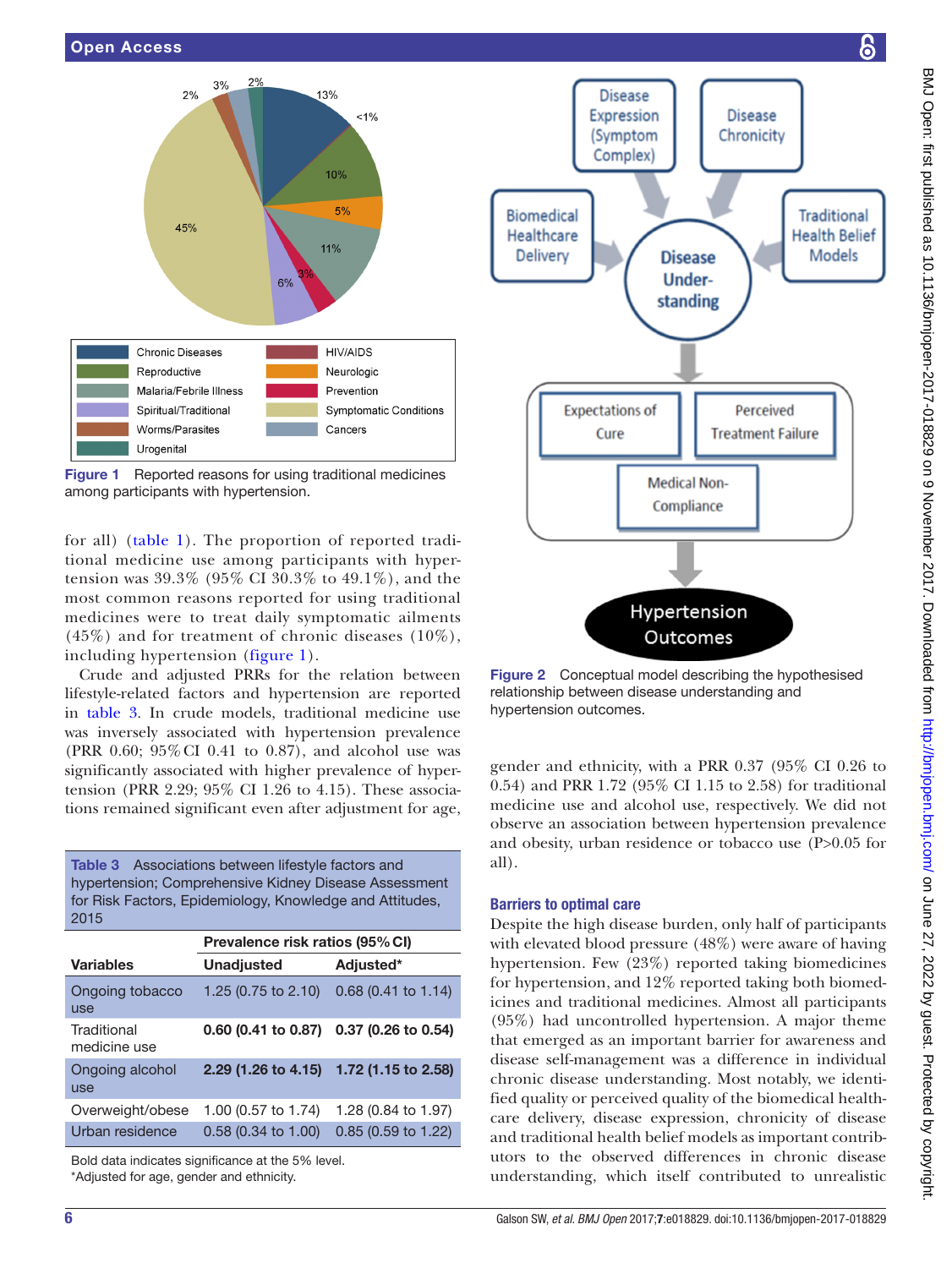expectations of cure, perceived treatment failures and medical non-compliance [\(figure](#page-5-2) 2).

Participants related structural issues and point-of-care communication issues as key barriers to optimal biomedical healthcare delivery. Structural issues in the delivery of biomedical healthcare, including long wait times, understaffing, lack of experience by healthcare providers and medication costs, were particularly concerning, and together with poor point-of-care communication between patient and provider, appeared to substantially contribute to differences in chronic disease understanding through unrealistic expectations of cure expressed as concern over ineffective or inappropriate therapies:

MDs have a lot of patients to take care of so they lack enough time to give explanations. They hurry so that they can save as many patients as possible.

I attended the hospital and treatment was begun but with no success for a long time; instead other parts in my body began to swell. At that time I decided to discharge myself from the hospital, and my grandmother gave me local herbals which cured me.

For many participants, differences in disease understanding were also closely related to the disease expression or the symptom complex of disease. For chronic, generally asymptomatic diseases such as hypertension, this led to unrealistic expectations of cure, greater perceptions of treatment failure by biomedicines and increased medical non-compliance:

- You know you have a disease because the body always has symptoms.
- You know you are healed as you do not have to attend the hospital anymore because your symptoms have disappeared.

For chronic diseases such as hypertension, chronicity or duration of disease was an especially salient topic closely related to differences in disease understanding. Chronic diseases were understood to be diseases that have either been untreated or undertreated, and even infectious diseases were viewed as chronic when left untreated:

Anything that stays in the human body for a long time without being cured, like amoebae and bilharzias [schistosomiasis] is a chronic disease.

From the biomedical perspective, this different understanding of chronicity led to many challenges in achieving optimal care for patients with hypertension, particularly with respect to medication compliance, expectations of cure and perceived treatment failure. As biomedical doctors explained:

Some patients with hypertension, after their blood pressure is controlled, they then believe they are cured after 2 or 3 months. They go to follow-up and see that their blood pressure normal; therefore, they assume they are cured and stop their medications.

The chronicity of the disease they do not understand well.

… the people keep on seeking a 'cure' for something that is a chronic disease.

Finally, traditional health belief models were also closely associated with differences in disease understanding. Even for chronic diseases such as hypertension, participants expressed the importance of traditional medicines, and community elders and family members were considered important sources of healthcare knowledge.

My family and I prefer not to go to hospitals. My grandparents taught us a lot (especially about plant roots) about healing and curing… my father still will not use any hospital medicines.

… most of the chronic diseases are cured by traditional medicines.

# **DISCUSSION**

In a community-based setting in Northern Tanzania, we found an alarmingly high burden of hypertension. The prevalence observed was 10%–20%higher than similar regions in SSA and comparable with several LMICs, including South Africa, Brazil and China.[2 7 9 12 23–25](#page-8-2) Despite the high burden of hypertension, awareness was low, and few had achieved optimal blood pressure control, which may be explained by observed gaps in communication, quality of healthcare delivery and traditional medicine health belief models. In particular, we identified differences in disease understanding as they relate to a disease expression through symptom complexes, disease chronicity and traditional health beliefs as potentially important barriers for achieving optimal hypertension care.

As epidemiological transitions reshape the region, Tanzania is at great risk for an explosive growth in the burden of NCDs, including hypertension.[7 26 27](#page-8-5) The rapid pace of urbanisation and economic growth is accelerating the rate of this transition; thus, as evidenced by the high prevalence we are already observing, there is an urgent need for action.<sup>24</sup> Aggressive efforts should be made to diagnose and capture hypertensive patients at every single interaction within health systems. Considering the low rates of awareness in our study, all settings for diagnosis and delivery of healthcare should be explored including community centres and traditional medicine providers. Community-centred care models may be beneficial to reduce risk factors, improve treatment adherence and have been successful previously in  $SSA<sup>628</sup>$  Given the important role of traditional medicine practices and prior willingness to refer patients to biomedical facilities for diagnostic testing, $29$  partnership with traditional medicine providers should be considered to assist with risk factor reduction and care coordination, including early referral. $29\,30$ 

Additionally, emergency department (ED)-based screening has also been successful at capturing undiagnosed/uncontrolled hypertension cases and linking patients to care in high-income countries; yet, ED-based care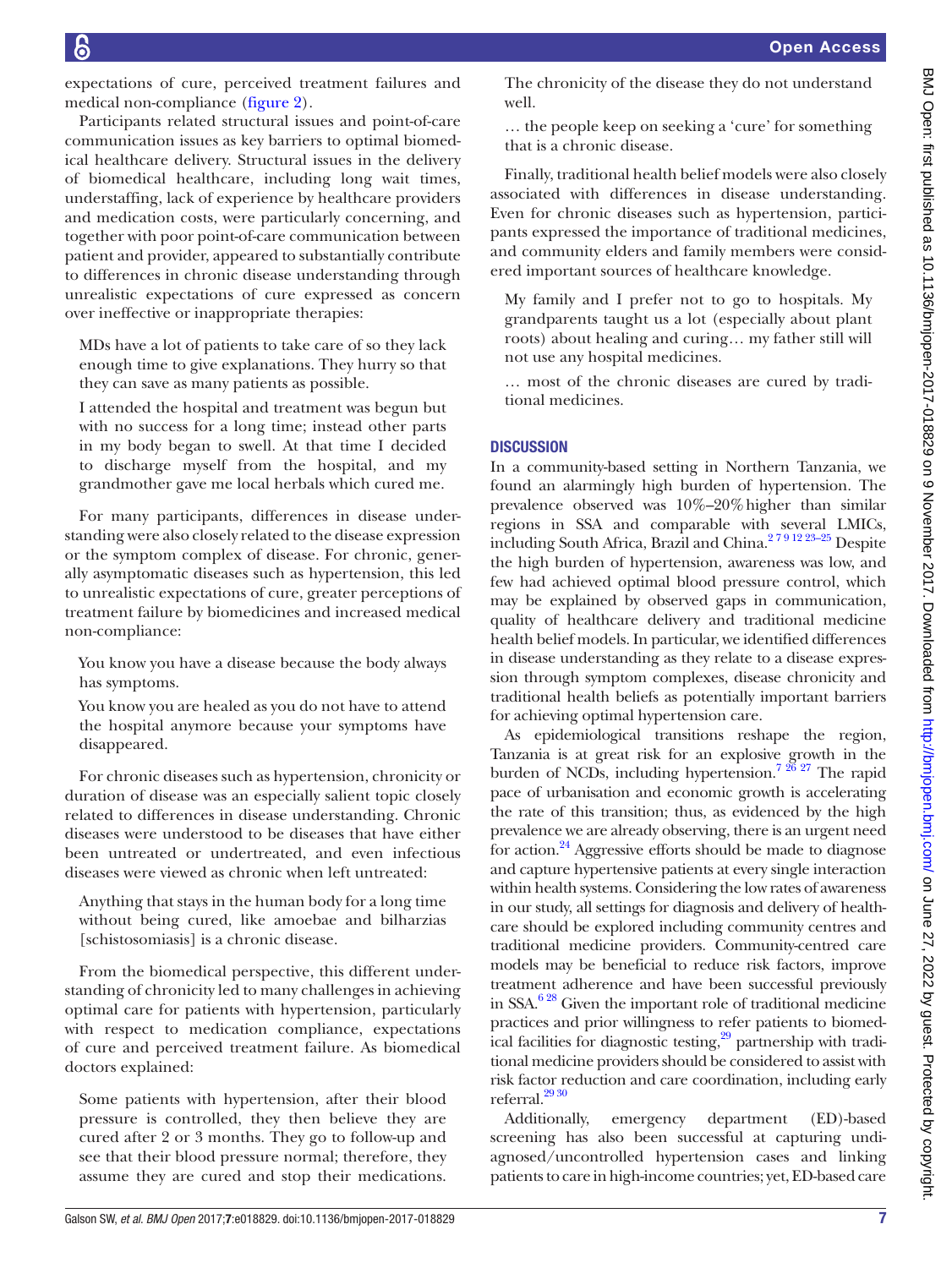models for hypertension have not been widely explored in SSA.<sup>31–33</sup> For example, ED-based interventions to screen for hypertension and modifiable risk factors as the first step of a care pathway may prove to be highly effective in hypertension care. Beyond diagnosis, careful consideration of the local environment and barriers to care will be necessary to create successful educational programmes and sustain hypertension control. Educational interventions should focus on the concepts of chronicity and disease expression and incorporate traditional health beliefs. Targeted and culturally tailored engagement with patients may prevent poor hypertension outcomes through improved self-management, particularly with medication compliance, expectations of cure and perceived treatment success.<sup>34</sup>

The application of locally tailored programmes will also require a comprehensive understanding of traditional medicine practices, particularly as they intersect with biomedical concepts of health. We found that traditional medicine use was substantially higher but associated with a lower prevalence of hypertension, and more work is needed to understand whether this could indicate a protective effect or, alternatively, a form of selection bias, reporting bias or unmeasured confounding. We also identified high concurrent use of traditional medicines and biomedicines, which further stress the importance of culturally competent interventions when addressing hypertension. Previous research by our group in the region found that traditional medicines are used by 50%–70% of the general population, consistent with other reports across Tanzania.<sup>20 35 36</sup> Specifically, in the current study, among those with hypertension reporting the ongoing use of biomedicine, over 60% of participants were concurrently using traditional medicines, spanning all incomes, education levels and residential settings. Although we previously identified 168 separate plant-based traditional medicines used in this region, including two used specifically for treatment of hypertension (lemon grass (*Cymbopogon citrullus*) and erabel (scientific name unknown)), further research is greatly needed to classify traditional plant-based-medicines, including their mechanisms of action, side effect profiles and potential protective effects.

In contrast to traditional medicines, we found alcohol to be positively associated with hypertension in this population, consistent with trends throughout  $SSA.<sup>37-39</sup>$  This region of Tanzania has a particularly high prevalence of alcohol use due to widespread cultural acceptability and home-brewing culture.<sup>40</sup> Given the high burden of alcohol, practitioners in all locations should be cognisant of this risk factor during both hypertension screening and treatment. Conversely, hypertension prevalence was not associated with obesity, urban residence or tobacco use, all well-established risk factors in high-income countries. $3841$  While prevalence was high in both rural and urban settings, it is unclear what factors may contribute to the chronic disease burdens across SSA, and the drivers of hypertension may be different in urban versus rural settings (eg, dietary changes, environmental exposures or differential access to care). $4243$ As with other chronic diseases, the link between obesity and

hypertension is also not well understood in  $SSA$ <sup>[44](#page-9-7)</sup> and it is currently unclear to what extent genetic, lifestyle and environmental factors interact to drive hypertension disparities.<sup>2645</sup> As such, future work investigating the determinants and risk factors for hypertension in this setting is urgently needed.

Our study was unique in exploring hypertension in the Kilimanjaro area by using a rigorous randomly sampled, household-level survey as part of a mixed-methods design that also included qualitative sessions with key informants. We explored latent themes and social/community context for treatment failure, and by leveraging this thematic analysis, we were able to identify targetable barriers to optimal hypertension diagnosis, treatment and control. Nonetheless, we noted potential limitations to our study. First, selection bias from non-response may be present. To address any non-response bias that may have arisen from differences between the respondents and non-respondents, we used sample-balanced weights for age and gender and explored differences in occupation and education level between the two groups. In regard to internal validity, we only measured blood pressure at one setting; however, two measurements separated by >5min were performed, and previous studies have shown that sustained elevated blood pressure in one setting may be sensitive to establish a diagnosis of hyperten-sion.<sup>[32](#page-9-8)</sup> Misclassification of disease around the cut-off points for hypertension may also be present although we expect this misclassification to be non-differential. Medical history was also determined by self-report for several conditions, which may be less accurate in this setting with low awareness. Also, alcohol use and tobacco use were not quantified, and future research would be strengthened by quantifying tobacco and alcohol use with validated instruments.<sup>46</sup> Additionally, as this was a cross-sectional study, causal inferences cannot be drawn, and associations may be influenced by confounding from unmeasured variables. Our role as biomedical practitioners may have limited our ability to interpret results (researcher bias) about differences in disease understanding, and our inferences are derived from a biomedical perspective. Finally, although we used insider–outsider coding, local non-medical surveyors, and local moderators for qualitative data collection, reporting bias may still be present.

In conclusion, in a community-based study of adults from the Kilimanjaro region of Northern Tanzania, we observed a high prevalence of hypertension, most of which was uncontrolled. Alcohol use may be an important risk factor for hypertension, and we identified several emerging cultural and social themes as barriers to optimal hypertension care, including most notably difference in disease understanding related to quality of healthcare delivery, chronicity of disease, disease expression and traditional belief models. Hypertension care models will need to leverage all existing resources from the ED, to community centres, to traditional healers in order to address the growing burden of hypertension in the region and future studies are needed to develop targeted, culturally tailored interventions designed to improve hypertension disease understanding.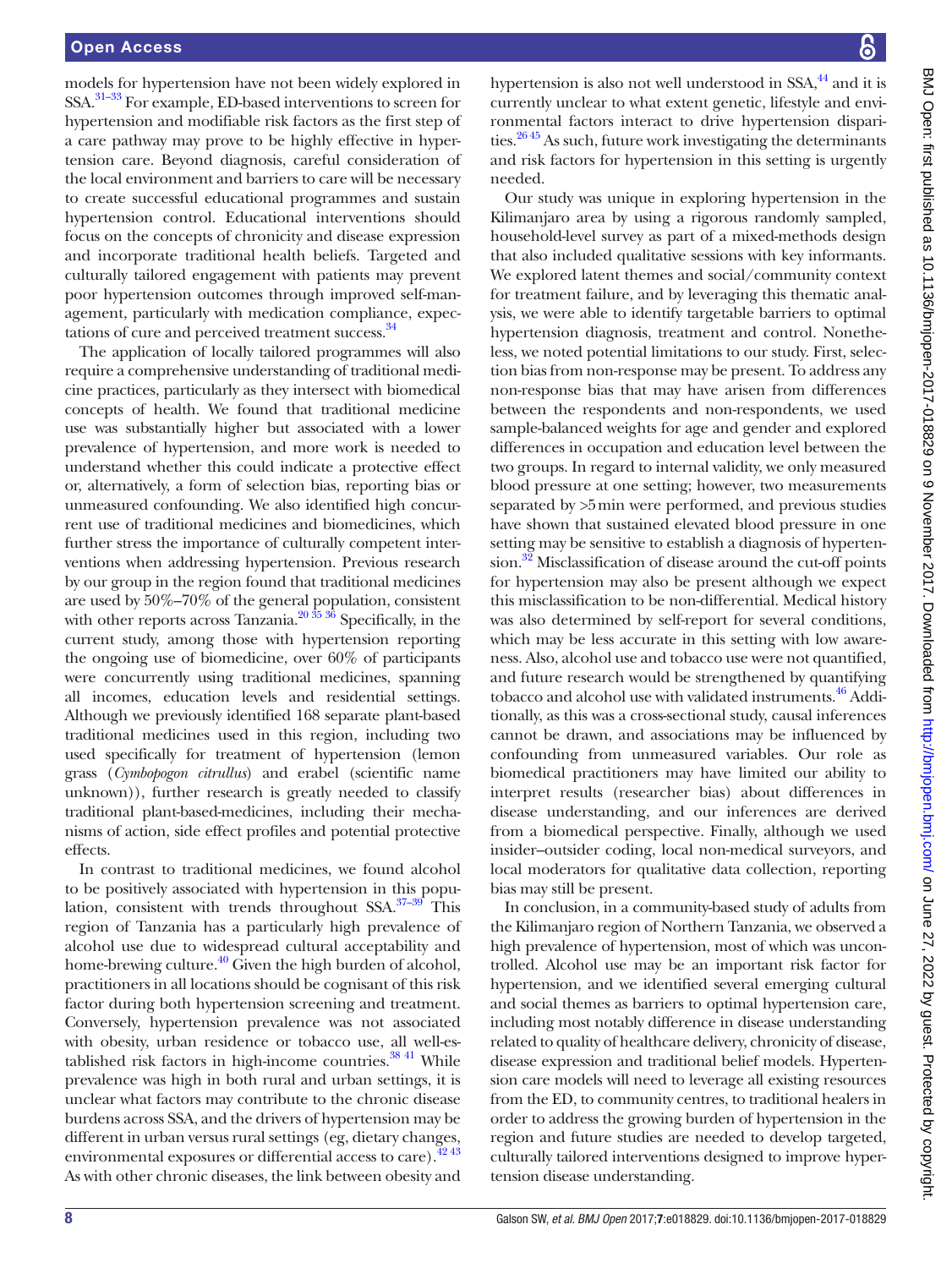# Open Access

#### Author affiliations

<sup>1</sup> Division of Emergency Medicine, Department of Surgery, Duke University, Durham, North Carolina, USA

2 Duke Global Health Institute, Durham, North Carolina, USA

<sup>3</sup>Division of Global Neurosurgery and Neuroscience, Department of Neurosurgery, Duke Global Health Institute, Durham, North Carolina, USA

4 Kilimanjaro Christian Medical University College, Moshi, Tanzania

5 Department of Medicine, Kilimanjaro Christian Medical Center, Moshi, Tanzania <sup>6</sup>Division of General Internal Medicine, Department of Medicine, Duke University, Durham, North Carolina, USA

<sup>7</sup>Department of Medicine, Duke Clinical Research Institute, Duke University, Durham, North Carolina, USA

8 Division of Nephrology, Department of Medicine, Duke University, Durham, North Carolina, USA

Acknowledgements We would like to thank Professors G. Ralph Corey and John Bartlett and all the staff of the KCMC-DukeCollaboration in Moshi, Tanzania for all of their efforts on the Comprehensive Kidney Disease Assessment for Risk Factors, Epidemiology, Knowledge and Attitudes (CKD-AFRiKA) study. We give a special thanks to Carol Sangawe, Cynthia Asiyo, Nicola West and Edith Aloyce Macha for their integral role in implementing the study and Jeffrey Hawley and Audrey Brown at the Duke Office of Clinical Research for their help in data management. We are also grateful to Estomih Mduma and his team for their help with Swahili translation needs.

Contributors JS and UDP developed the concept of the project. JS and FK conducted the data collection. SWG and JS contributed to the writing of the manuscript. JS and JL were responsible for the analysis plan and data analysis. All authors were responsible for the final editing and approved the final manuscript.

Funding This study was supported by an NIH Research Training Grant (no R25 TW009337) funded by the Fogarty International Center and the National Institute of Mental Health and a Research and Prevention Grant funded by the International Society of Nephrology Global Outreach Committee. CS would like to acknowledge salary support funding from the Fogarty International Center (K01 TW010000-01A1).

Competing interests All authors have completed the ICMJE uniform disclosure form at www.icmje.org/coi\_disclosure.pdf and declare: no support from any organization for the submitted work; no financial relationships with any organizations that might have an interest in the submitted work in the previous three years; no other relationships or activities that could appear to have influenced the submitted work.

Ethics approval The study protocol was approved by the Duke University Institutional Review Board (no Pro00040784), the Kilimanjaro Christian Medical College (KCMC) Ethics Committee (EC no 502) and the National Institute for Medical Research (NIMR) in Tanzania.

Provenance and peer review Not commissioned; externally peer reviewed.

Data sharing statement We have concerns about the ethics of openly releasing the entire dataset to the public as the structure of the dataset would result in loss of participant anonymity. However, we will ensure that the dataset is openly available to researchers who contact us and meet confidentiality requirements (documentation of ethics training in conduct of human-subject research). They may contact Dr John W Stanifer, DCRI 2400 Pratt St, Durham NC 27710 or john. stanifer@duke.edu

Open Access This is an Open Access article distributed in accordance with the terms of the Creative Commons Attribution (CC BY 4.0) license, which permits others to distribute, remix, adapt and build upon this work, for commercial use, provided the original work is properly cited. See: [http://creativecommons.org/](http://creativecommons.org/licenses/by/4.0/) [licenses/by/4.0/](http://creativecommons.org/licenses/by/4.0/)

© Article author(s) (or their employer(s) unless otherwise stated in the text of the article) 2017. All rights reserved. No commercial use is permitted unless otherwise expressly granted.

## **REFERENCES**

- <span id="page-8-0"></span>1. Abegunde DO, Mathers CD, Adam T, *et al*. The burden and costs of chronic diseases in low-income and middle-income countries. *[Lancet](http://dx.doi.org/10.1016/S0140-6736(07)61696-1)* 2007;370:1929–38.
- <span id="page-8-2"></span>2. WHO | A global brief on hypertension. *WHO* 2013.
- 3. Institute for Health Metrics and Evaluation (IHME) 2015. [http://www.](http://www.healthdata.org/) [healthdata.org/](http://www.healthdata.org/)
- <span id="page-8-1"></span>4. Pastakia SD, Ali SM, Kamano JH, *et al*. Screening for diabetes and hypertension in a rural low income setting in western Kenya utilizing home-based and community-based strategies. *[Global Health](http://dx.doi.org/10.1186/1744-8603-9-21)* 2013;9:21.
- 5. Whitworth JA. World Health Organization, International Society of Hypertension Writing Group. 2003 World Health Organization (WHO)/International Society of Hypertension (ISH) statement on management of hypertension. *[J Hypertens](http://dx.doi.org/10.1097/01.hjh.0000084751.37215.d2)* 2003;21:1983–92.
- <span id="page-8-3"></span>6. Twagirumukiza M, Van Bortel LM. Management of hypertension at the community level in sub-Saharan Africa (SSA): towards a rational use of available resources. *[J Hum Hypertens](http://dx.doi.org/10.1038/jhh.2010.32)* 2011;25:47–56.
- <span id="page-8-5"></span>7. Peck R, Mghamba J, Vanobberghen F, *et al*. Preparedness of Tanzanian health facilities for outpatient primary care of hypertension and diabetes: a cross-sectional survey. *[Lancet Glob Health](http://dx.doi.org/10.1016/S2214-109X(14)70033-6)* 2014;2:e285–e292.
- <span id="page-8-4"></span>8. Naanyu V, Vedanthan R, Kamano JH, *et al*. Barriers influencing linkage to hypertension care in Kenya: qualitative analysis from the LARK hypertension study. *[J Gen Intern Med](http://dx.doi.org/10.1007/s11606-015-3566-1)* 2016;31:304–14.
- 9. Chow CK, Teo KK, Rangarajan S, *et al*. Prevalence, awareness, treatment, and control of hypertension in rural and urban communities in high-, middle-, and low-income countries. *[JAMA](http://dx.doi.org/10.1001/jama.2013.184182)* 2013;310:959–68.
- 10. Onen CL, Churchill LO. Epidemiology of ischaemic heart disease in sub-Saharan Africa. *[Cardiovasc J Afr](http://dx.doi.org/10.5830/CVJA-2012-071)* 2013;24:34–42.
- <span id="page-8-6"></span>11. Dewhurst MJ, Dewhurst F, Gray WK, *et al*. The high prevalence of hypertension in rural-dwelling Tanzanian older adults and the disparity between detection, treatment and control: a rule of sixths? *[J Hum Hypertens](http://dx.doi.org/10.1038/jhh.2012.59)* 2013;27:374–80.
- 12. Mosha NR, Mahande M, Juma A, *et al*. Prevalence,awareness and factors associated with hypertension in North West Tanzania. *[Glob](http://dx.doi.org/10.1080/16549716.2017.1321279)  [Health Action](http://dx.doi.org/10.1080/16549716.2017.1321279)* 2017;10:1321279.
- <span id="page-8-7"></span>13. Nnko S, Bukenya D, Kavishe BB, *et al*. Chronic diseases in North-West Tanzania and Southern Uganda. Public perceptions of terminologies, aetiologies, symptoms and preferred management. *[PLoS One](http://dx.doi.org/10.1371/journal.pone.0142194)* 2015;10:e0142194.
- <span id="page-8-8"></span>14. Stanifer JW, Maro V, Egger J, *et al*. The epidemiology of chronic kidney disease in Northern Tanzania: a population-based survey. *[PLoS One](http://dx.doi.org/10.1371/journal.pone.0124506)* 2015;10:e0124506.
- 15. Stanifer JW, Egger JR, Turner EL, *et al*. Neighborhood clustering of non-communicable diseases: results from a community-based study in Northern Tanzania. *[BMC Public Health](http://dx.doi.org/10.1186/s12889-016-2912-5)* 2016;16:226.
- <span id="page-8-9"></span>16. Central Census Office and National Bureau of Statistics. United Republic of Tanzania: 2012 Population and Housing Census, 2013. Available from.<http://www.nbs.go.tz>
- 17. Demographic and Health Surveys. Program. United Republic of Tanzania HIV/AIDS and Malaria Indicator Survey 2011-2012. 2013 <http://dhsprogram.com/pubs/pdf/AIS11/AIS11.pdf>
- <span id="page-8-10"></span>18. Development Committee. United Republic of Tanzania: Education Sector Performance Report, 2013. Available from. [http://www.ed](http://www.ed-dpg.or.tz)[dpg.or.tz](http://www.ed-dpg.or.tz)
- 19. Stanifer JW, Cleland CR, Makuka GJ, *et al*. Prevalence, risk factors, and complications of diabetes in the Kilimanjaro region: a population-based study from Tanzania. *[PLoS One](http://dx.doi.org/10.1371/journal.pone.0164428)* 2016;11:e0164428.
- <span id="page-8-11"></span>20. Stanifer JW, Patel UD, Karia F, *et al*. The determinants of traditional medicine use in Northern Tanzania: a mixed-methods study. *[PLoS](http://dx.doi.org/10.1371/journal.pone.0122638)  [One](http://dx.doi.org/10.1371/journal.pone.0122638)* 2015;10:e0122638.
- <span id="page-8-12"></span>21. Harris PA, Taylor R, Thielke R, *et al*. Research electronic data capture (REDCap)-a metadata-driven methodology and workflow process for providing translational research informatics support. *[J Biomed Inform](http://dx.doi.org/10.1016/j.jbi.2008.08.010)* 2009;42:377–81.
- <span id="page-8-13"></span>22. Gale NK, Heath G, Cameron E, *et al*. Using the framework method for the analysis of qualitative data in multi-disciplinary health research. *[BMC Med Res Methodol](http://dx.doi.org/10.1186/1471-2288-13-117)* 2013;13:117.
- 23. Pastakia SD, Ali SM, Kamano JH, *et al*. Screening for diabetes and hypertension in a rural low income setting in western Kenya utilizing home-based and community-based strategies. *[Global Health](http://dx.doi.org/10.1186/1744-8603-9-21)* 2013;9:21.
- <span id="page-8-14"></span>24. Twagirumukiza M, De Bacquer D, Kips JG, *et al*. Current and projected prevalence of arterial hypertension in sub-Saharan Africa by sex, age and habitat: an estimate from population studies. *[J](http://dx.doi.org/10.1097/HJH.0b013e328346995d)  [Hypertens](http://dx.doi.org/10.1097/HJH.0b013e328346995d)* 2011;29:1243–52.
- 25. Kearney PM, Whelton M, Reynolds K, *et al*. Worldwide prevalence of hypertension: a systematic review. *J Hypertens* 2004;22:11–19.
- <span id="page-8-15"></span>26. Yikona J. Non-communicable disease in sub-Saharan Africa. *[Lancet](http://dx.doi.org/10.1016/S0140-6736(05)71579-8)* 2001;357:74.
- 27. Mufunda J, Chatora R, Ndambakuwa Y, *et al*. Emerging noncommunicable disease epidemic in Africa: preventive measures from the WHO Regional Office for Africa. *Ethn Dis* 2006;16:521–6.